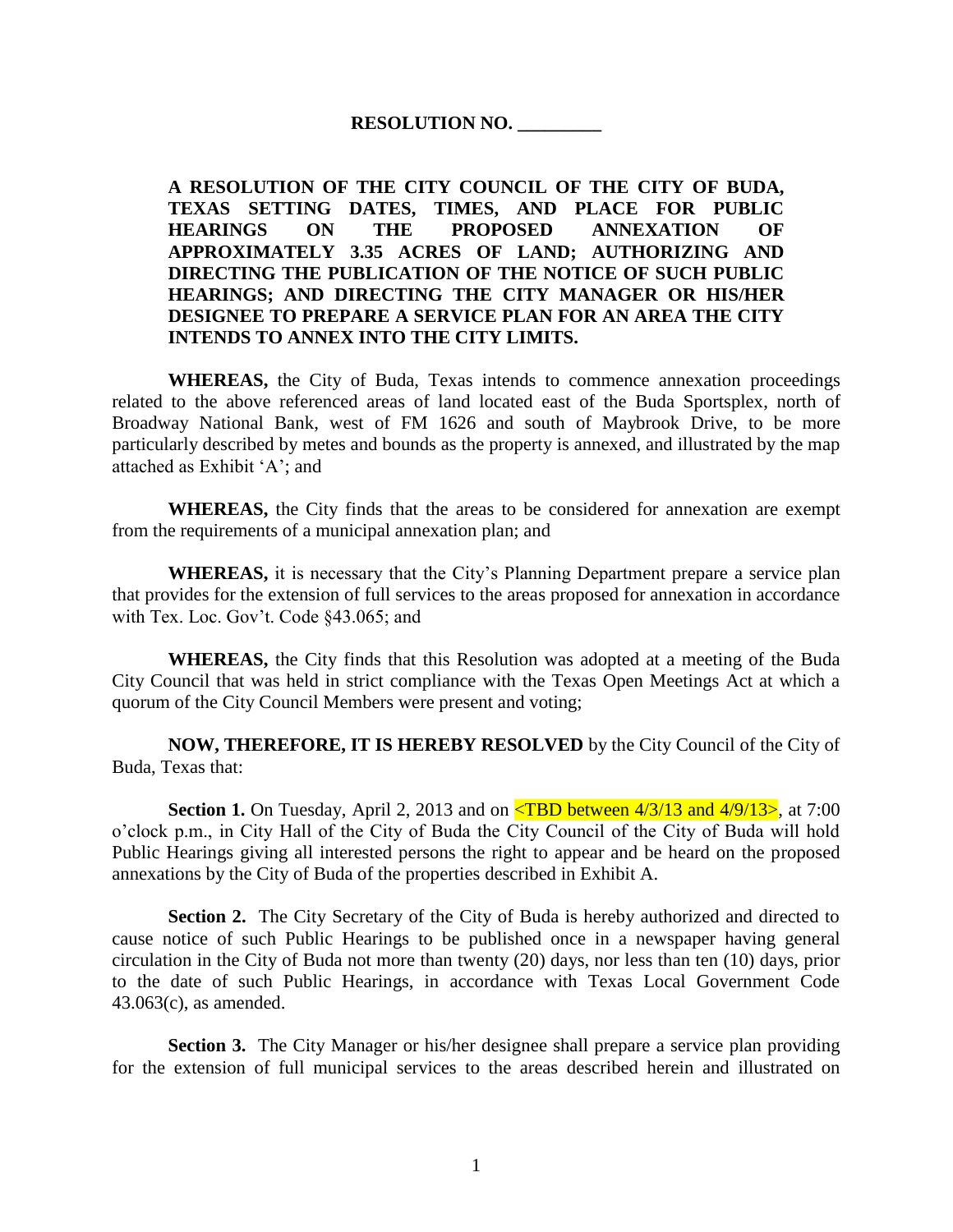Exhibit "A" attached hereto. The service plan shall be prepared in compliance with Tex. Loc. Gov't. Code §43.065.

**Section 4.** The City Manager or his/her designee shall prepare and offer a development agreement to properties within the proposed annexation area illustrated on Exhibit "A" attached hereto appraised for ad valorem tax purposes as land for agricultural or wildlife management use, guaranteeing the continuation of the extraterritorial status of the property in compliance with Tex. Loc. Gov't. Code §43.035.

**Section 5.** The City Manager or his/her designee shall cause to be prepared any necessary survey instruments to describe the proposed annexation area illustrated on Exhibit "A" attached hereto.

**Section 6.** Should any portion or part of this Resolution be held for any reason invalid or unenforceable by a court of competent jurisdiction, the same shall not be construed to affect any other valid portion hereof, but all valid portions hereof shall remain in full force and effect.

DULY PASSED and APPROVED, on the 19<sup>th</sup> day of February, 2013.

CITY OF BUDA, TEXAS

\_\_\_\_\_\_\_\_\_\_\_\_\_\_\_\_\_\_\_\_\_\_\_\_\_\_\_\_\_\_\_\_\_\_\_\_

Todd Ruge, Mayor

**ATTEST:**

Danny Batts II, City Secretary

\_\_\_\_\_\_\_\_\_\_\_\_\_\_\_\_\_\_\_\_\_\_\_\_\_\_\_\_\_\_